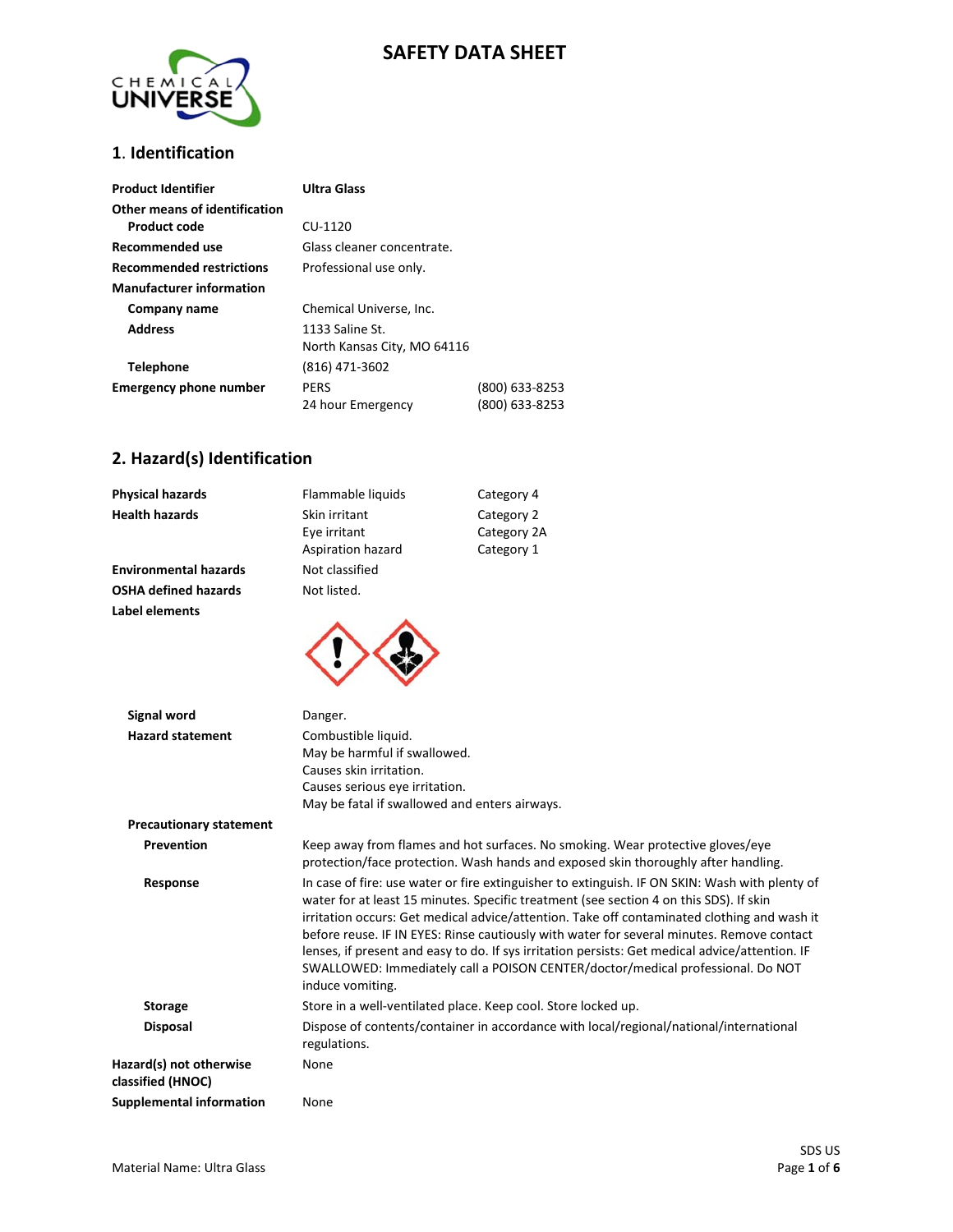# **3. Composition/information on ingredients**

| Mixtures                                 |                   |           |
|------------------------------------------|-------------------|-----------|
| <b>Chemical name</b>                     | <b>CAS number</b> | %         |
| 2-butoxyethanol                          | 111-76-2          | $20 - 30$ |
| Other components below reportable levels |                   | 90-100    |

#### **4. First-aid measures**

| <b>Inhalation</b>                                                            | Move to fresh air. Call a physician if symptoms develop or persist.                                                                                                                 |
|------------------------------------------------------------------------------|-------------------------------------------------------------------------------------------------------------------------------------------------------------------------------------|
| <b>Skin contact</b>                                                          | Remove contaminated clothing immediately and wash skin with soap and water. In case of<br>eczema or other skin disorders: Seek medical attention and take along these instructions. |
| Eye contact                                                                  | Rinse with water for at least 15 minutes. Remove contact lenses, if present and easy to do.<br>Get medical attention. Eye wash stations should be located in work area.             |
| Ingestion                                                                    | Rinse mouth. Get medical attention if symptoms occur. Do NOT induce vomiting.                                                                                                       |
| Most important<br>symptoms/effects, acute and<br>delayed                     | Dermatitis. Rash. May cause an allergic skin reaction.                                                                                                                              |
| Indication of immediate<br>medical attention and special<br>treatment needed | Provide general support measures and treat symptomatically. Keep victim under observation.<br>Symptoms may be delayed.                                                              |
| <b>General information</b>                                                   | Ensure that medical personnel are aware of the material(s) involved, and take precautions to<br>protect themselves. Wash contaminated clothing before reuse.                        |

# **5. Fire-fighting measures**

| Suitable extinguishing media<br>Unsuitable extinguishing<br>media   | Water fog. Foam. Dry chemical powder. Carbon dioxide $(CO2)$<br>None known                                                  |
|---------------------------------------------------------------------|-----------------------------------------------------------------------------------------------------------------------------|
| Specific hazards arising from<br>the chemical                       | During fire, gases hazardous to health may be formed.                                                                       |
| Special protective equipment<br>and precautions for<br>firefighters | Self-contained breathing apparatus and full protecting clothing must be worn in case of fire.                               |
| <b>Fire-fighting</b><br>equipment/instructions                      | In case of fire and/or explosion do not breathe fumes. Move containers from fire area if you<br>can do so without risk.     |
| <b>Specific methods</b><br><b>General fire hazards</b>              | Use standard firefighting procedures and consider the hazards of other involved materials.<br>Combustible liquid and vapor. |

#### **6. Accidental release measures**

| Personal precautions,<br>protective equipment and<br>emergency procedures | Keep unnecessary personnel away. Keep people away from and upwind of spill/leak. Keep out<br>of low areas. Wear appropriate protective equipment and clothing during clean-up. Avoid<br>inhalation of vapors or mists. Ensure adequate ventilation. Remove all sources of ignition.<br>Local authorities should be advised if significant spillages cannot be contained. For personal<br>protection, see section 8 of the SDS. |
|---------------------------------------------------------------------------|--------------------------------------------------------------------------------------------------------------------------------------------------------------------------------------------------------------------------------------------------------------------------------------------------------------------------------------------------------------------------------------------------------------------------------|
| <b>Methods and materials for</b><br>containment and cleaning up           | Eliminate all ignition sources. Use only non-sparking tools. Take precautionary measures<br>against static discharge. Keep combustibles away from spilled material.                                                                                                                                                                                                                                                            |
|                                                                           | Large spills: Stop the flow of material, if this is without risk. Dike the spilled material, where<br>this is possible. Absorb in vermiculite, dry sand or earth and place into containers. Prevent<br>entry into waterways, sewer, basements or confined areas.                                                                                                                                                               |
|                                                                           | Small spills: Wipe up with absorbent material (e.g. cloth, fleece). Clean surface thoroughly to<br>remove residual contamination.                                                                                                                                                                                                                                                                                              |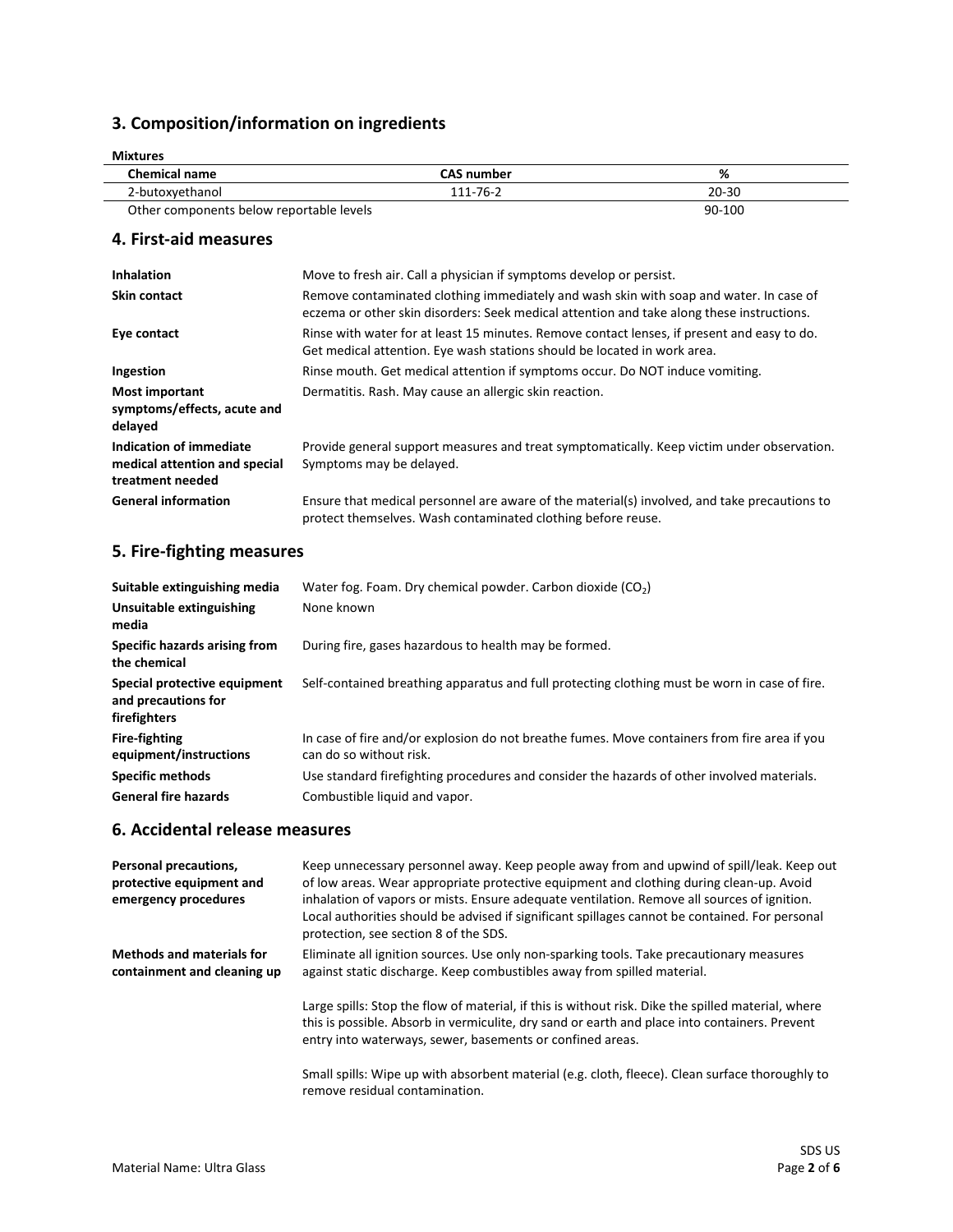|                                  | Never return spills to original container for re-use. For waste disposal, see section 13 of the<br>SDS.                   |
|----------------------------------|---------------------------------------------------------------------------------------------------------------------------|
| <b>Environmental precautions</b> | Do not release into the environment (see section 12). Avoid discharge into areas not<br>consistent with package labeling. |
| 7. Handling and storage          |                                                                                                                           |
| Precautions for safe handling    | Do not handle, store or open near an open flame, sources of heat or sources of ignition. Do                               |

|                                               | not smoke. Use explosion proof equipment and non-sparking tools. Take precautionary<br>measures against static discharge. Avoid breathing mist or vapor. Avoid contact with eyes,<br>skin, and clothing. Avoid prolonged exposure. Provide adequate ventilation. Wear appropriate<br>personal protective equipment. Observe good industrial hygiene practices. |
|-----------------------------------------------|----------------------------------------------------------------------------------------------------------------------------------------------------------------------------------------------------------------------------------------------------------------------------------------------------------------------------------------------------------------|
| Conditions for safe storage,<br>including any | Store in original tightly closed container. Keep away from heat, sparks and open flame. Do not<br>store in extreme conditions.                                                                                                                                                                                                                                 |
| incompatibilities                             |                                                                                                                                                                                                                                                                                                                                                                |

### **8. Exposure controls/personal protection**

# **Occupational exposure limits**

|                                        | US OSHA Table Z-1 Limits for Air Contaminants (29 CFR 1910.1000) |        |
|----------------------------------------|------------------------------------------------------------------|--------|
| <b>Components</b>                      | Type                                                             | Value  |
| 2-butoxyethanol                        | PEL                                                              | 50 ppm |
| <b>US ACGIH Threshold Limit Values</b> |                                                                  |        |
| <b>Components</b>                      | Type                                                             | Value  |
| 2-butoxyethanol                        | STEL                                                             | 20 ppm |

#### **Biological limit values**

| <b>ACGIH Biological Exposure Indices</b> |                    |                    |                |                      |
|------------------------------------------|--------------------|--------------------|----------------|----------------------|
| <b>Components</b>                        | Value              | <b>Determinant</b> | <b>Species</b> | <b>Sampling Time</b> |
| 2-butoxyethanol                          | $200 \text{ mg/g}$ | Creatinine         | Urine          | End of shift.        |

| Appropriate engineering | Emergency eye wash stations and showers should be readily accessible. Provide natural or |
|-------------------------|------------------------------------------------------------------------------------------|
| controls                | mechanical ventilation.                                                                  |
|                         | Individual protection measures, such as personal protective equipment                    |
| Eye/face protection     | Avoid contact with eyes. Wear safety glasses with side shields (or goggles).             |
| Skin protection         |                                                                                          |

| SKIN protection                          |                                                                                                                                                                                                                                                                                                                                                       |
|------------------------------------------|-------------------------------------------------------------------------------------------------------------------------------------------------------------------------------------------------------------------------------------------------------------------------------------------------------------------------------------------------------|
| <b>Hand protection</b>                   | Wear appropriate chemical resistant gloves.                                                                                                                                                                                                                                                                                                           |
| Other                                    | None.                                                                                                                                                                                                                                                                                                                                                 |
| <b>Respiratory protection</b>            | In case of insufficient ventilation, wear suitable respiratory equipment.                                                                                                                                                                                                                                                                             |
| <b>Thermal hazards</b>                   | Wear appropriate thermal protective clothing, when necessary.                                                                                                                                                                                                                                                                                         |
| <b>General hygiene</b><br>considerations | When using do not smoke or use chewing tobacco. Always observe good personal hygiene<br>measures, such as washing after handling the material and before eating, drinking, and/or<br>smoking. Routinely wash work clothing and protective equipment to remove contaminants.<br>Contaminated work clothing should not be allowed out of the workplace. |

# **9. Physical and chemical properties**

| Appearance            |        |
|-----------------------|--------|
| <b>Physical State</b> | Liguid |
| Color                 | Blue.  |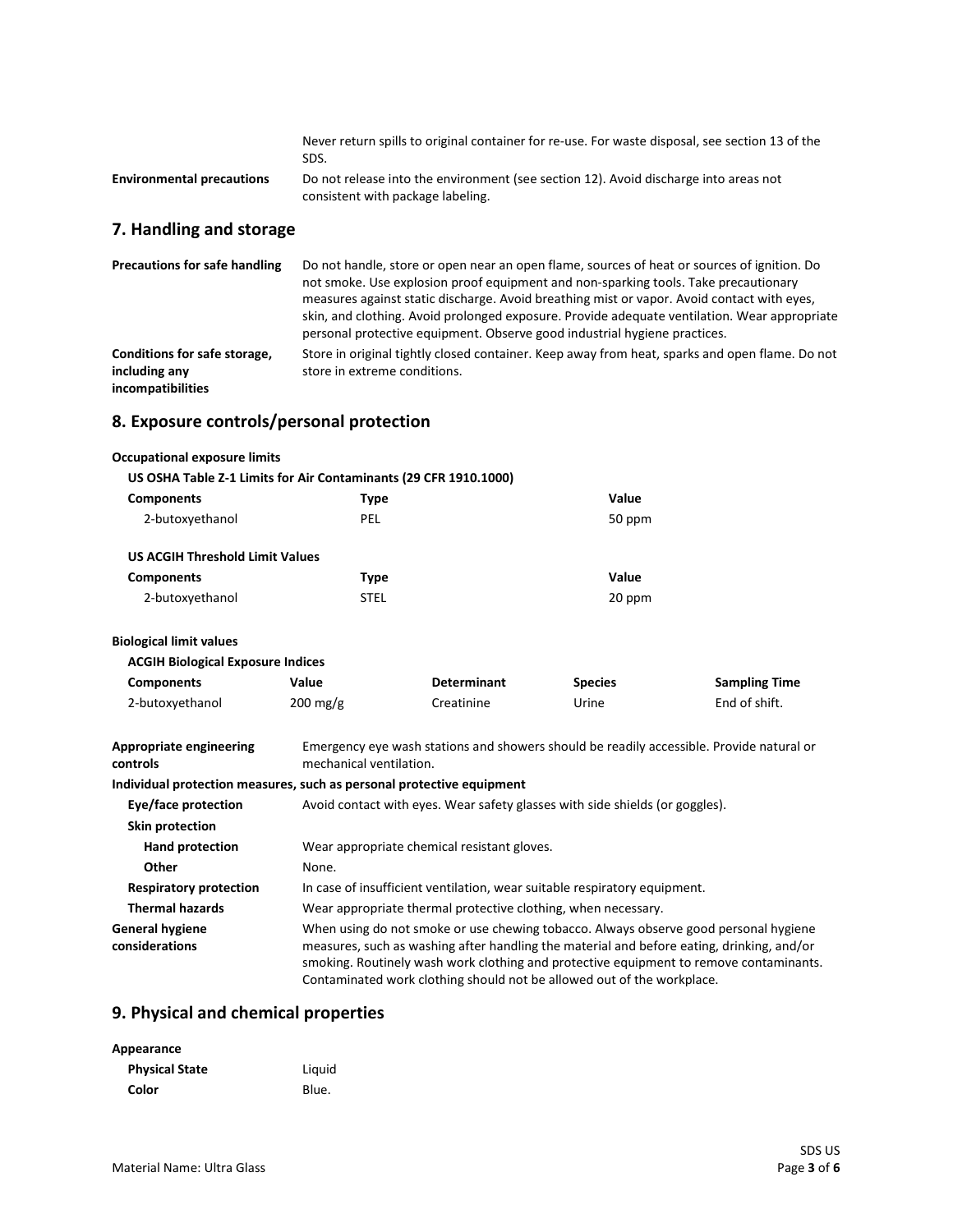| Odor                             | Citrus.                 |
|----------------------------------|-------------------------|
| <b>Odor threshold</b>            | Not available.          |
| рH                               | $7.5 - 8.5$             |
| Melting/freezing point           | 7.3°F (-13.7°C)         |
| Initial boiling point and        | 220°F (104.4°C)         |
| boiling range                    |                         |
| <b>Flash point</b>               | 194°F (90°C)            |
| <b>Evaporation rate</b>          | Not available.          |
| <b>Flammability</b>              | Not available.          |
| <b>Flammability Limits</b>       |                         |
| <b>Upper</b>                     | Not available.          |
| Lower                            | Not available.          |
| Vapor pressure                   | Not available.          |
| Vapor density                    | Not available.          |
| Specific gravity (water=1)       | $0.98 \ @ 68$ °F (20°C) |
| Solubility in water              | Soluble                 |
| <b>Partition coefficient</b>     | Not available.          |
| (n-octanol/water)                |                         |
| <b>Auto-ignition temperature</b> | Not available.          |
| <b>Decomposition temperature</b> | Decomposes on heating.  |
| <b>Viscosity</b>                 | 1.7 cP @ 80°F (26.7°C)  |
|                                  |                         |

# **10. Stability and reactivity**

| Reactivity                                   | This product is stable and non-reactive under normal conditions of use.                                                                           |
|----------------------------------------------|---------------------------------------------------------------------------------------------------------------------------------------------------|
| <b>Chemical stability</b>                    | Material is stable under normal conditions. Store in a cool dark place.                                                                           |
| <b>Possibility of hazardous</b><br>reactions | Hazardous polymerization does not occur.                                                                                                          |
| <b>Conditions to avoid</b>                   | Avoid heat, sparks, open flames and other ignition sources. Avoid temperatures exceeding the<br>flash point. Contact with incompatible materials. |
| Incompatible materials                       | Strong acids, strong bases, strong oxidizing agents.                                                                                              |
| <b>Hazardous decomposition</b><br>products   | Carbon dioxide, carbon monoxide.                                                                                                                  |

### **11. Toxicological information**

| Information on likely routes<br>of exposure                                        |                                                          |
|------------------------------------------------------------------------------------|----------------------------------------------------------|
| Ingestion                                                                          | May be harmful if swallowed.                             |
| <b>Inhalation</b>                                                                  | Prolonged inhalation may be harmful.                     |
| <b>Skin contact</b>                                                                | May cause mild skin irritation.                          |
| Eye contact                                                                        | May cause serious eye irritation                         |
| Symptoms related to the<br>physical, chemical and<br>toxicological characteristics | Dermatitis. Rash. May cause an allergic skin reaction.   |
| <b>Acute toxicity</b>                                                              | This product is considered acutely toxic, do not ingest. |

| Product                   | <b>Route and Species</b> | <b>LD50</b>           |
|---------------------------|--------------------------|-----------------------|
| Ultra Glass (CAS mixture) |                          |                       |
| Acute                     | Oral. rat                | 5,150 mg/kg estimated |

\*Estimates for product may be based on additional component data not shown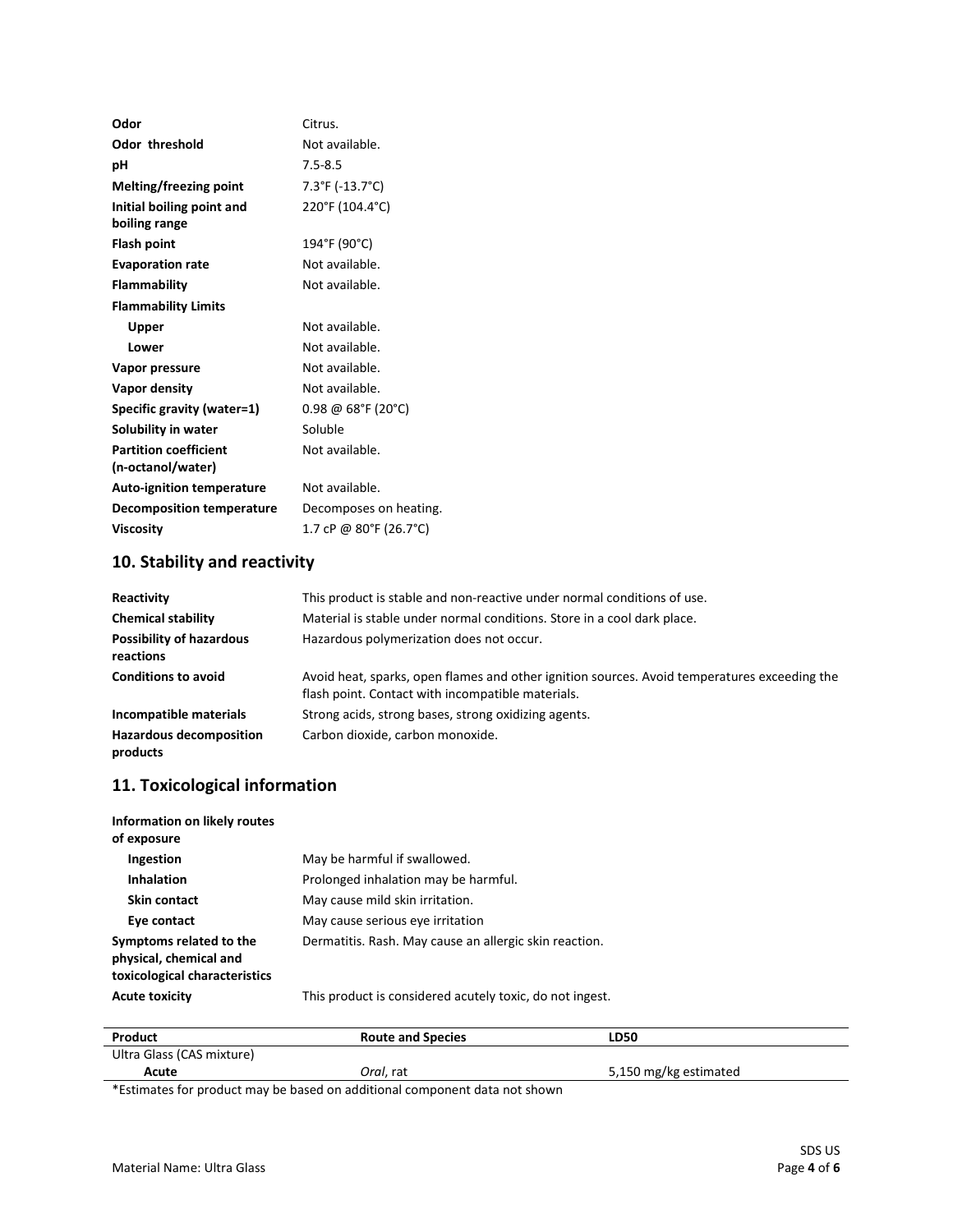| <b>Skin corrosion/irritation</b>                      | Causes skin irritation                                                                                                    |
|-------------------------------------------------------|---------------------------------------------------------------------------------------------------------------------------|
| Serious eye damage/<br>irritation                     | Causes serious eye irritation                                                                                             |
| <b>Respiratory sensitization</b>                      | Not classified.                                                                                                           |
| <b>Skin sensitization</b>                             | Not classified.                                                                                                           |
| <b>Germ cell mutagenicity</b>                         | Not classified.                                                                                                           |
| Carcinogenicity                                       | Not considered a carcinogen.                                                                                              |
|                                                       | OSHA Specifically Regulated Substances (29 CFR 1910.1001-1050)                                                            |
| Not Listed.                                           |                                                                                                                           |
| <b>Reproductive toxicity</b>                          | Not classified.                                                                                                           |
| Specific target organ toxicity<br>- single exposure   | Not classified.                                                                                                           |
| Specific target organ toxicity<br>- repeated exposure | Not classified.                                                                                                           |
| <b>Aspiration hazard</b>                              | This product is an aspiration hazard. Do not ingest or allow product into airways. Do NOT<br>induce vomiting if ingested. |

### **12. Ecological information**

| Product                   | <b>Species</b>      | <b>Test Results</b>                    |
|---------------------------|---------------------|----------------------------------------|
| Ultra Glass (CAS mixture) |                     |                                        |
| Aquatic                   |                     |                                        |
| Crustacea                 | Daphnia             | $EC_{50}(48hr)$ : 1,450 mg/L estimated |
| Fish                      | Oncorhynchus mykiss | $LC_{50}(96hr)$ : 690 mg/L estimated   |

\*Estimates for product may be based on additional component data not shown

| Persistence and degradability    | 2-butoxyethanol is considered readily biodegradable. |
|----------------------------------|------------------------------------------------------|
| <b>Bioaccumulative potential</b> | Potential to bioaccumulate is low.                   |
| Mobility in soil                 | Not available.                                       |
| Other adverse effects            | Not available.                                       |

### **13. Disposal considerations**

| <b>Disposal instructions</b>          | Collect and reclaim or dispose in sealed containers at licensed waste disposal site. Dispose of<br>contents/container in accordance with local/regional/national/international regulations. Do<br>not release to the environment. |
|---------------------------------------|-----------------------------------------------------------------------------------------------------------------------------------------------------------------------------------------------------------------------------------|
| Local disposal regulations            | Dispose in accordance with all applicable regulations                                                                                                                                                                             |
| Waste from residues/unused<br>product | Dispose of in accordance with local regulations. Empty containers or liners may retain some<br>product residues. This material and its container must be disposed of in a safe manner. (see:<br>Disposal instructions).           |
| Contaminated packaging                | Empty containers should be taken to an approved waste handling site for recycling or<br>disposal. Since emptied containers may contain product residue, follow label warnings even<br>after container is emptied.                 |

### **14. Transport information**

#### **DOT**

Not regulated as dangerous goods.